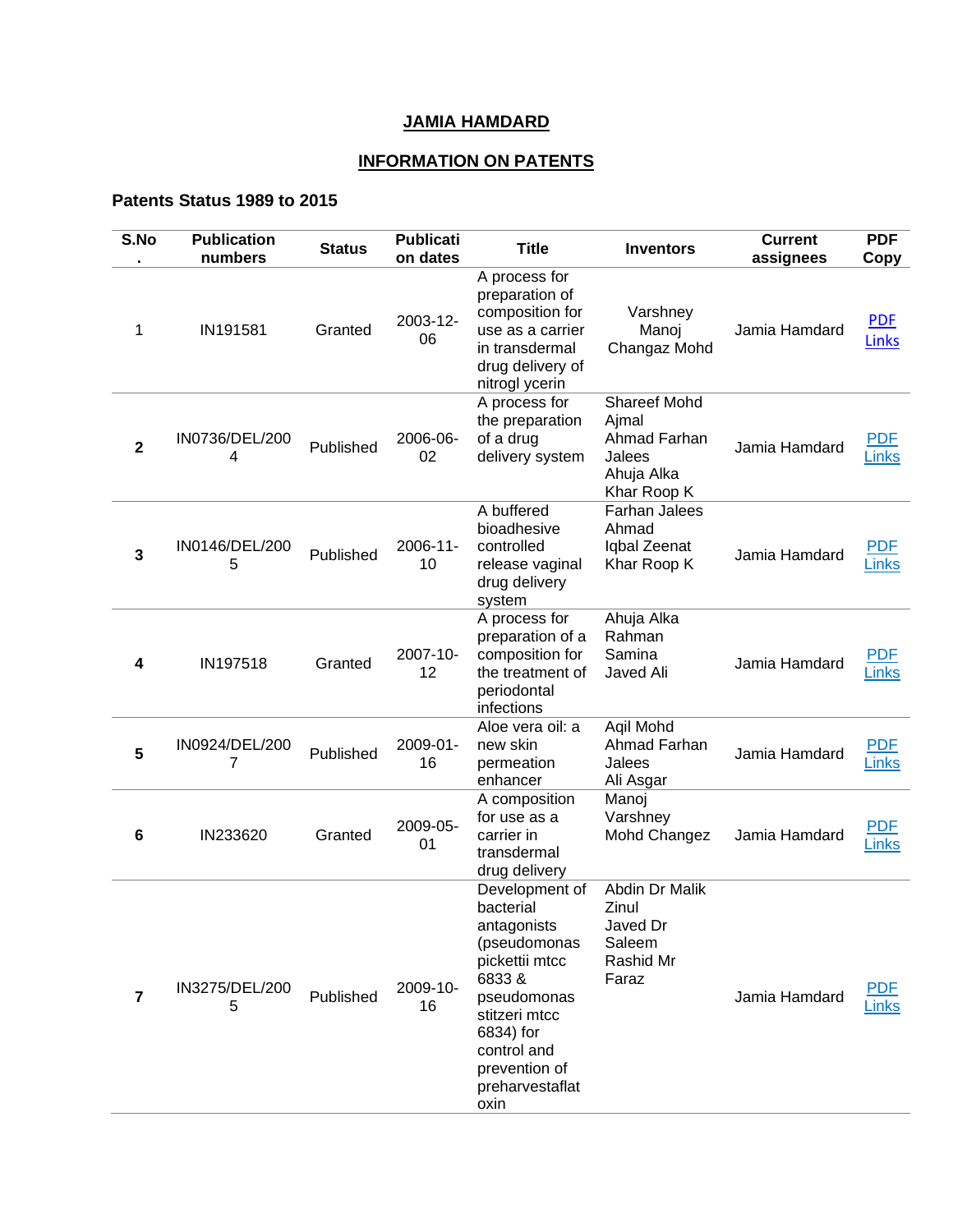|    |                     |           |                | contamination<br>in groundnut                                                                                                                                                 |                                                                                                                                                             |               |                            |
|----|---------------------|-----------|----------------|-------------------------------------------------------------------------------------------------------------------------------------------------------------------------------|-------------------------------------------------------------------------------------------------------------------------------------------------------------|---------------|----------------------------|
| 8  | IN3274/DEL/200<br>5 | Published | 2010-01-<br>22 | Development of<br>microbial<br>antagonist<br>(bacillus subtilis<br>mtcc 6939) for<br>control and<br>prevention of<br>preharvest<br>aflatoxin<br>contamination<br>in groundnut | Javed Dr<br>Saleem<br>Abdin Dr Malik<br>Zainul<br>Rashid Mr<br>Faraz                                                                                        | Jamia Hamdard | PDF<br>Links               |
| 9  | IN239574            | Granted   | 2010-04-<br>02 | Fulvic acid as a<br>novel<br>complexing<br>agent and a<br>process of<br>extraction<br>thereof                                                                                 | Khanna Rajesh<br>Agarwal Suraj<br>Prakash<br>Khar Roop<br>Krishna                                                                                           | Jamia Hamdard | <b>PDF</b><br>Links        |
| 10 | IN1862/DEL/200<br>9 | Published | 2011-03-<br>18 | Novel<br>formulations/co<br>mposition of<br>safranal                                                                                                                          | Shadab Ahmad<br>Pathan<br><b>Akhtar Sohail</b><br>Zaidi Syed<br>Mohammed<br>Abbas<br>Jain Gaurav<br>Kumar<br>Khar Roop<br>Krishen<br>Ahmad Farhan<br>Jalees | Jamia Hamdard | <b>PDF</b><br>Links        |
| 11 | IN0013/DEL/201<br>0 | Published | 2011-07-<br>08 | Nanocompositi<br>ons of<br>thymoquinone                                                                                                                                       | Pathan Shadab<br>Ahmad<br>Khar R K<br>Ahmed Farhan<br>Jalees<br>Jain Gaurav<br>Kumar<br><b>Akhtar Sohail</b><br>Zaidi S M<br>Abbas                          | Jamia Hamdard | PDF<br>Links               |
| 12 | IN248830            | Granted   | 2011-09-<br>02 | A release<br>pharmaceutical<br>preparation for<br>colon delivery                                                                                                              | Ahmad Farhan<br>Jalees<br>Aqil Mohd<br>Khar Roop K                                                                                                          | Jamia Hamdard | <u>PDF</u><br><b>Links</b> |
| 13 | IN249119            | Granted   | 2011-10-<br>07 | Polymeric<br>diffusin matrix<br>containing a<br>potassium<br>channel opener                                                                                                   | Aqil M<br>Yasmin Sultana<br>Asgar Ali<br>Ahmad Farhan<br>J.                                                                                                 | Jamia Hamdard | <u>PDF</u><br>Links        |
| 14 | IN249172            | Granted   | 2011-10-<br>14 | <b>Fulvic acids</b><br>and humic<br>acids as novel<br>complexing                                                                                                              | Khanna Rajesh<br>Agarwal Suraj<br>Prakash                                                                                                                   | Jamia Hamdard | <u>PDF</u><br>Links        |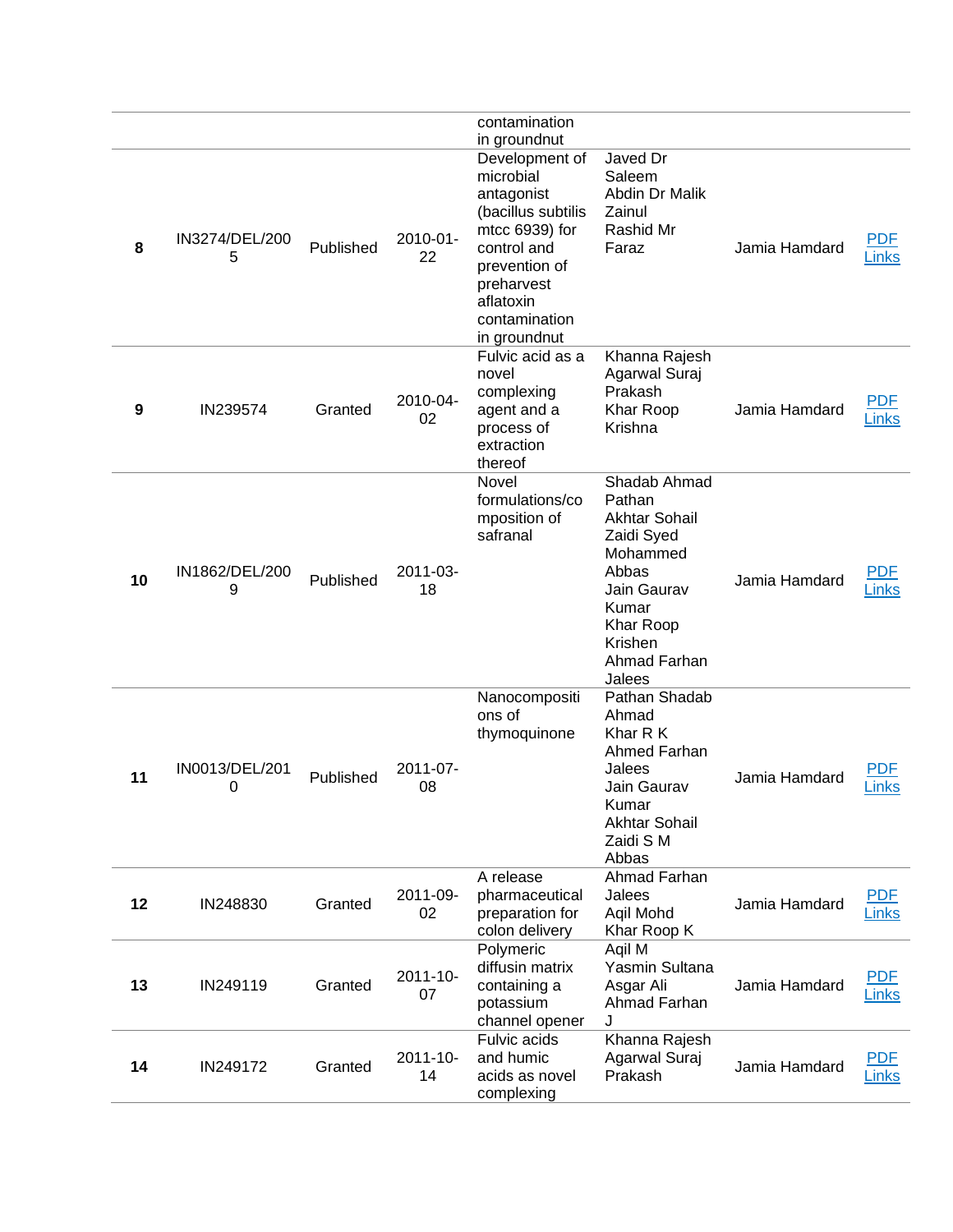|    |                     |           |                | agents and a<br>process thereof                                                                                                                                                               | Khar Roop<br>Krisan                                                                                                                              |                                         |                            |
|----|---------------------|-----------|----------------|-----------------------------------------------------------------------------------------------------------------------------------------------------------------------------------------------|--------------------------------------------------------------------------------------------------------------------------------------------------|-----------------------------------------|----------------------------|
| 15 | IN250538            | Granted   | 2012-01-<br>13 | A novel<br>heterocyclec<br>cmpound<br>xanthonoxy<br>propanolamine<br>s                                                                                                                        | <b>Ahmed Bahar</b><br>Siddiqui<br>Anwarul-Haque                                                                                                  | Jamia Hamdard                           | <b>PDF</b><br>Links        |
| 16 | IN1731/DEL/201<br>0 | Published | 2012-02-<br>17 | A nasal<br>inhalation<br>apparatus for<br>pulmonary<br>delivery of dpi<br>to animal                                                                                                           | Rauf Abdul<br>Mirza Md Aamir<br>Talegaonkar<br>Sushma<br>Iqbal Zeenat<br>Samim Mohd<br><b>Bhatnagar Asim</b><br>Khar Roop K<br>Ahmed Farhan<br>J | Jamia Hamdard                           | <b>PDF</b><br>Links        |
| 17 | IN250983            | Granted   | 2012-02-<br>17 | Α<br>pharmaceutical<br>composition for<br>transdermal/tra<br>nsmucosal<br>delivery                                                                                                            | M Aqil Bhavna<br>Ahmad Farhan<br>Jalees<br>Khar R K                                                                                              | Jamia Hamdard                           | <b>PDF</b><br>Links        |
| 18 | IN1997/DEL/201<br>0 | Published | 2012-03-<br>02 | A novel<br>indigenous<br>formulation for<br>treatment and<br>prevention of<br>hair<br>loss/alopecia/h<br>air fall and<br>thinning of<br>scalp hair and a<br>method of<br>preparing<br>thereof | Hasan Fatima<br>Khar Roop<br>Krishen<br>Ahmad Farhan<br>Jalees                                                                                   | Jamia Hamdard                           | <b>PDF</b><br>Links        |
| 19 | IN1395/DEL/200<br>9 | Published | 2012-05-<br>25 | Controlled<br>release<br>nucoadhesive<br>nanocomposite<br>s                                                                                                                                   | Jain Gaurav<br>Kumar<br>Jain Nilu<br>Talegaonkar<br>Sushama<br>Ahmad Farhan<br>Jalees<br>Khar Roop<br>Kishen                                     | Jamia Hamdard                           | <b>PDF</b><br><b>Links</b> |
| 20 | WO2013/015674       | Published | 2013-01-<br>31 | Collagen<br>nanostructures                                                                                                                                                                    | Qazi Ghulam<br>Nabi<br>Ahmad Farhan<br>Jalees<br>Samim Mohd<br>Cooper<br>Deborah<br>$\vee$<br>Marnickavasag<br>ar M Rajendran                    | <b>Holista Biotech</b><br>Jamia Hamdard | <b>PDF</b><br><b>Links</b> |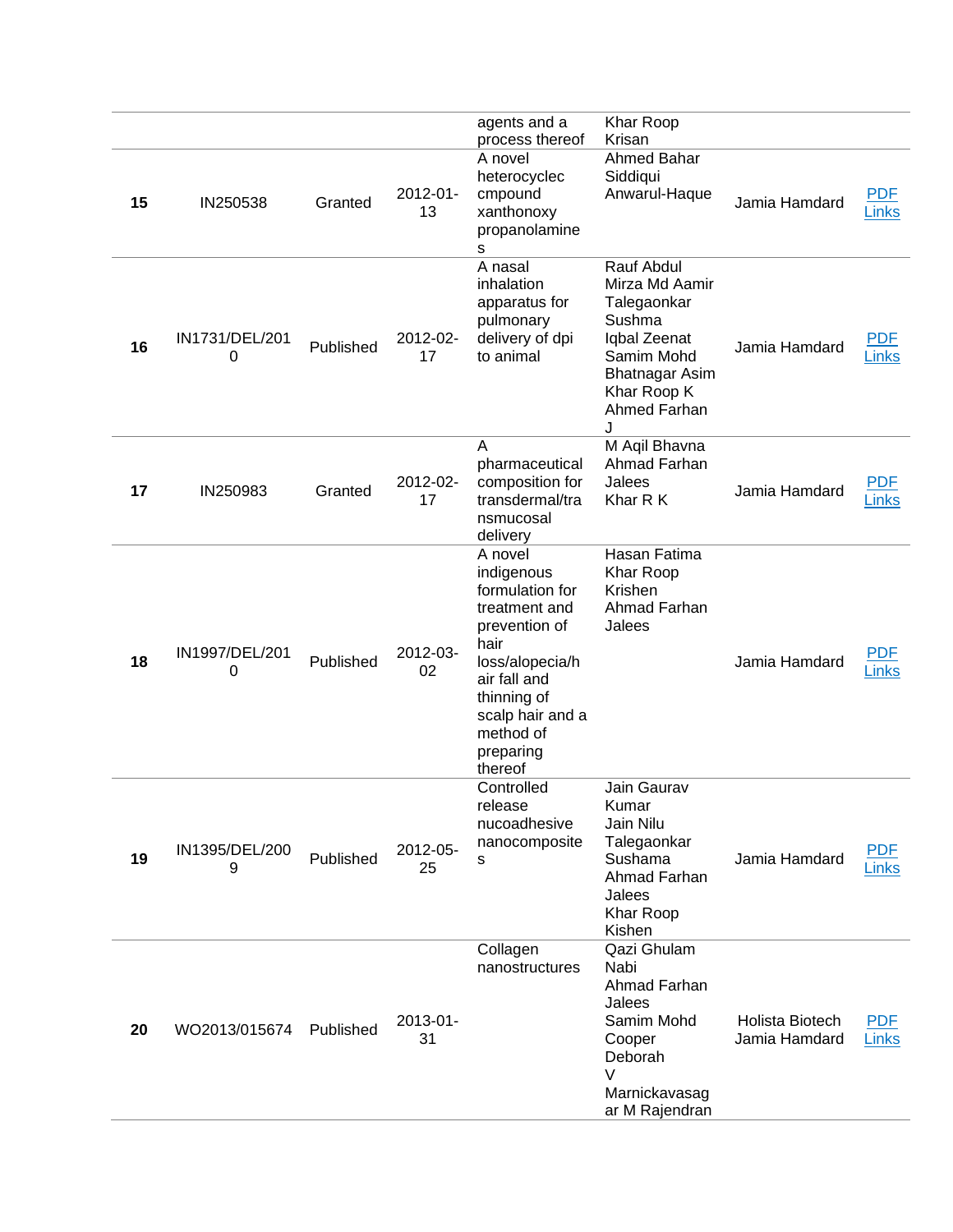| 21 | IN2752/DEL/201<br>1 | Published | 2013-03-<br>22 | Aloe vera oil: a<br>new skin<br>permeation<br>enhancer                                                                                                       | Mohd Aqil<br><b>Farhan Jalees</b><br>Ahmad<br>Asgar Ali                                                                                       | Jamia Hamdard                                                    | <b>PDF</b><br><b>Links</b> |
|----|---------------------|-----------|----------------|--------------------------------------------------------------------------------------------------------------------------------------------------------------|-----------------------------------------------------------------------------------------------------------------------------------------------|------------------------------------------------------------------|----------------------------|
| 22 | US8835509           | Granted   | 2014-09-<br>16 | Self emulsifying<br>drug delivery<br>system for a<br>curcuminoid<br>based<br>composition                                                                     | Kohli Kanchan<br>Chopra Sunny<br>Arora Saurabh<br>Khar Roop K<br>Pillai Kolappa K                                                             | Arbro<br>Pharmaceutical<br>s Ltd<br>Jamia Hamdard                | <b>PDF</b><br>Links        |
| 23 | IN2100/DEL/201<br>3 | Published | 2015-01-<br>16 | A novel self<br>micro<br>emulsifying<br>composition<br>with p-gp<br>inhibitory<br>activity for<br>enhanced oral<br>bioavailabitity<br>of anticancer<br>agent | Talegaonkar<br>Sushama<br>Negi Lalit<br>Mohan<br>Mohammad<br>Tariq<br>Khar Roop<br>Krishen<br>Ahmad Farhan<br>Jalees<br>Iqbal Zeenat          | Jamia Hamdard                                                    | <b>PDF</b><br><b>Links</b> |
| 24 | IN2496/DEL/201<br>3 | Published | 2015-02-<br>27 | Self nano<br>emulsifying<br>drug delivery<br>system for a<br>ginger active<br>principles<br>based<br>composition                                             | Kohli Kanchan<br>Garg Abhinav<br>Kumar Anoop                                                                                                  | <b>Indian Council</b><br>Of Medical<br>Research<br>Jamia Hamdard | <b>PDF</b><br>Links        |
| 25 | IN306DE2012         | Published | 2015-04-<br>10 | Novel<br>formulation of<br>hepatoprotectiv<br>e herbal<br>extracts/bioacti<br>ves and<br>composition<br>thereof                                              | <b>Abdin Malik</b><br>Zainul<br>Ahmad Farhan<br>Jalees<br>Hejazi<br>Mohammad<br>Saeid<br>Alvari Amene<br>Rafsanjani<br>Mehrnaz Sadat<br>Ohadi | Jamia Hamdard                                                    | <b>PDF</b><br><b>Links</b> |
| 26 | IN305DE2012         | Published | 2015-04-<br>10 | Novel inorganic<br>metallic nano-<br>particulate<br>gene carrier for<br>effective<br>biotransformati<br>on and<br>composition<br>thereof                     | <b>Abdin Malik</b><br>Zainul<br>Samim<br>Mohammad<br>Hejazi<br>Mohammad<br>Amin<br>Rafsanjani<br>Mehrnaz Sadat<br>Ohadi<br>Alvari Amene       | Jamia Hamdard                                                    | <b>PDF</b><br><b>Links</b> |
| 27 | IN725DE2013         | Published | 2015-06-<br>26 | A novel<br>biomarker for<br>early detection<br>of liver cancer                                                                                               | S K Jain<br>Shabnam Malik<br>Deepshikha<br>Pande-Katare                                                                                       | Jamia Hamdard                                                    | <b>PDF</b><br>Links        |